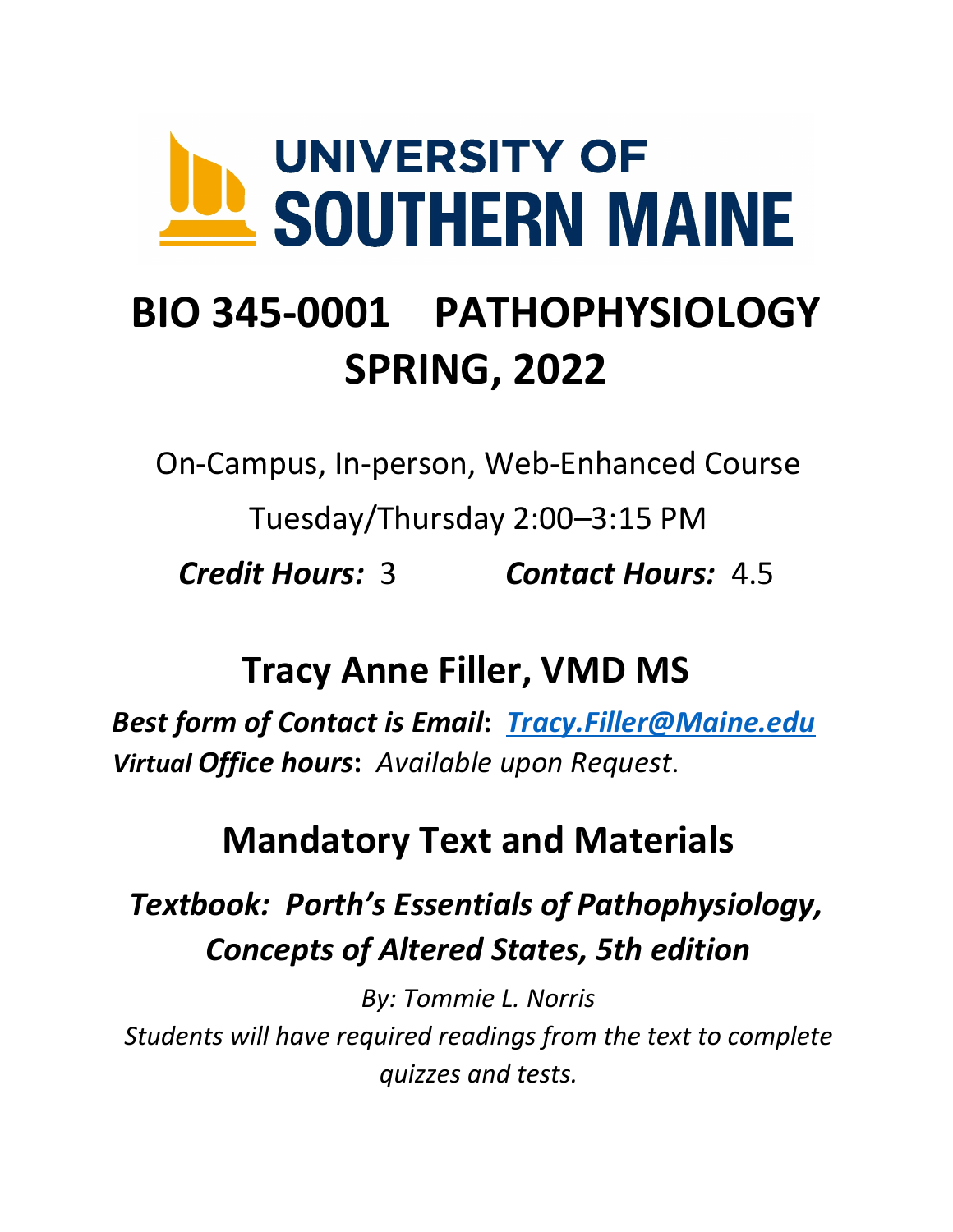*Access to BRIGHTSPACE is required for this class. You must have constant, reliable access to a properly configured, up- to-date computer with a dependable Internet connection to complete this course.* 

 *Access to the most recent edition of POWERPOINT (Audio capabilities). Many lectures will have audio embedded into the PowerPoint slides. You can download this program for free (OFFICE 365) from the USM portal.* 

 *A MASK that covers the nose and mouth is required during class as per USM policy for in person meetings. At this time USM is requiring students either be vaccinated for COVID-19 or they be tested on a weekly basis. If you have any questions, please refer to the MyUSM or contact the Dean of Students.* 

 *Access to ZOOM (Video and/or Audio capabilities) may be required in the future. Due to the on-going pandemic, there is a possibility USM will alter the status of our course to synchronous, on-line.* 

 Please regularly check your *USM email account* and *Brightspace for announcements*. I will be updating this site during the semester. Please use your USM email account for all correspondences.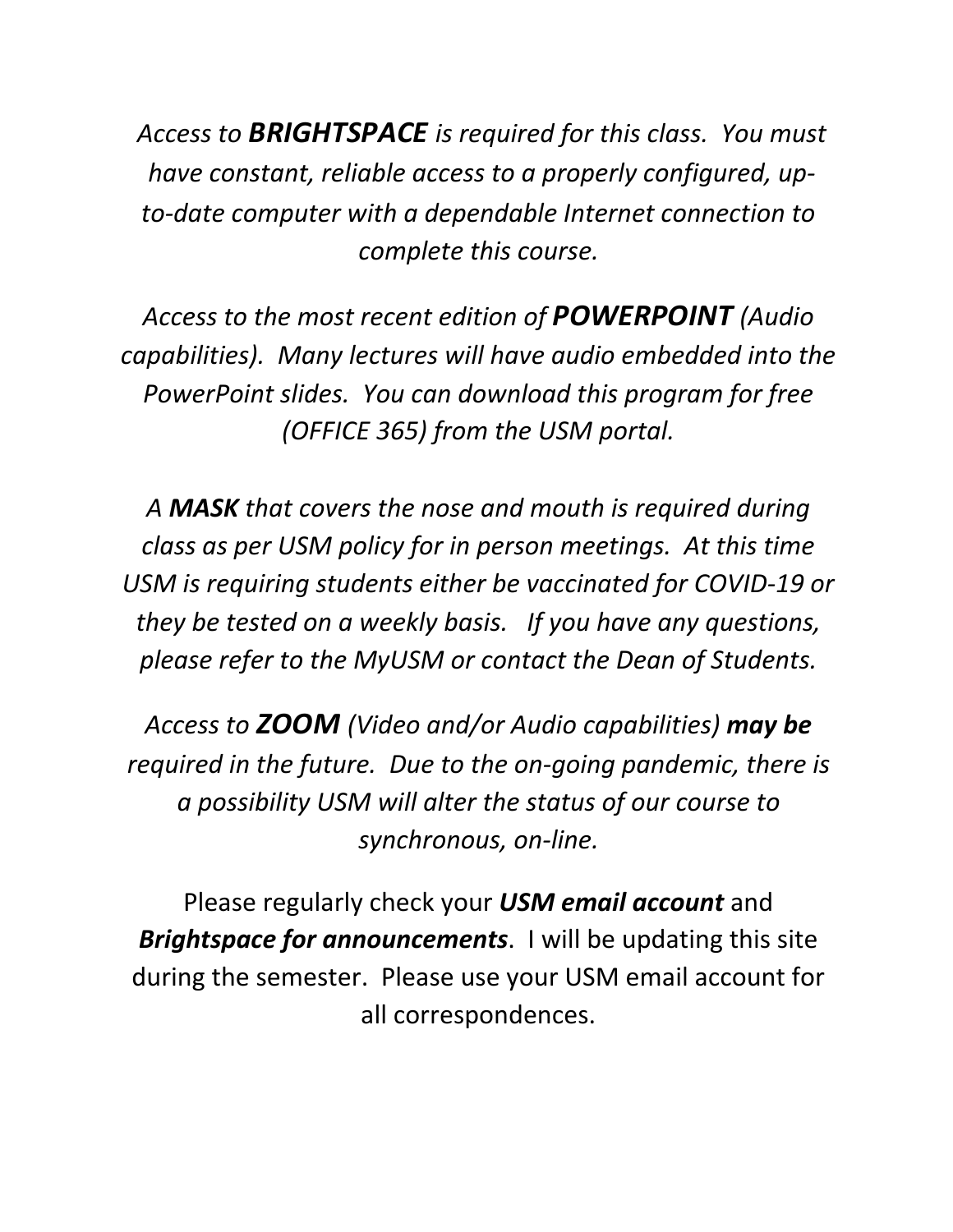#### *It is the student's responsibility to keep informed of ALL changes and assignments via email, announcements, and Brightspace posts.*

 physiological, biochemical, and anatomical pathways of disease processes. We will focus on the etiology, pathogenesis, and clinical synchronous, online class will consist of biweekly lecture sessions and assignments in Brightspace. *Course Description*: Pathophysiology is the study of the genetic relevance of non-infectious diseases in a variety of organ systems. This

 *Prerequisites*: Bio 109 or Bio 113 or Bio 223. These are the prerequisites as established by the university. This is a higher-level science course it is recommended that you have completed two semesters of Anatomy & Physiology.

*Course Objectives & Learning Outcomes: Pathophysiology is the*  study of how normal body function is altered by disease. Most of the people in this class have had a recent (or not so recent) course in Anatomy & Physiology. This should provide an excellent background in the basic form and function of the normal body. I highly suggest, however, you review your anatomy and physiology notes for each organ system when discussed. There are also chapters in our required textbook that review normal anatomy and physiology that will help in understanding this material. Chapters that focus on normal anatomy are recommended but optional reading for our course.

 on to discuss abnormalities in function caused by disease. We will begin by discussing some general concepts and terminology in the In this course we will explore normal physiology in greater detail and go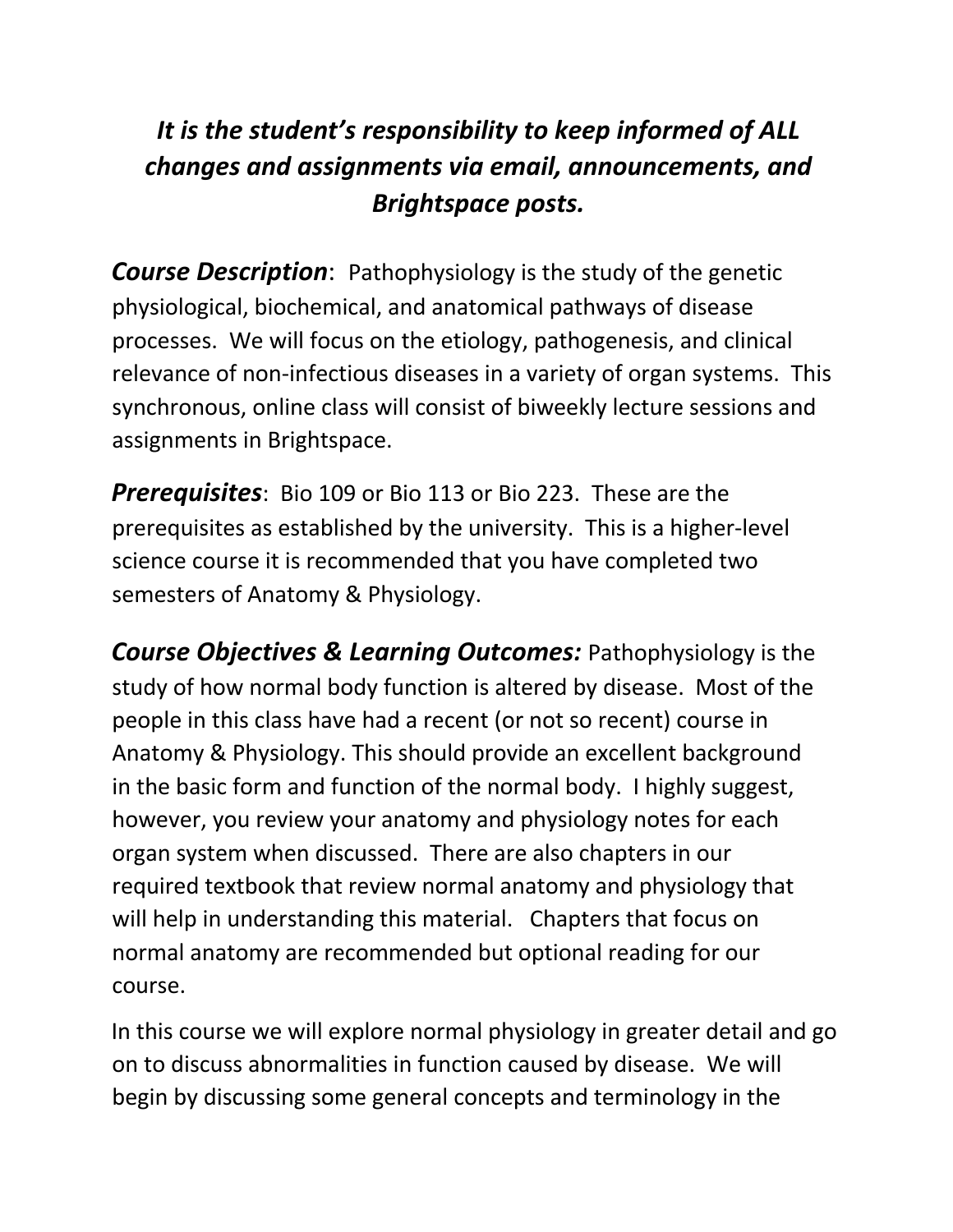study of pathophysiology. Then we will then focus on genetic diseases, cancer, immune disturbances, cardiovascular disease, respiratory disease, GI disease, renal disease, hepatobiliary disease, endocrine disease (including diabetes) and neuromuscular conditions.

By the end of this course, you should be able to:

- 1) Expand your understanding of normal body function, and to use this understating as the basis for gaining an appreciation of the physiological basis for some important diseases.
- 2) Provide a basic understanding of how the body reacts and compensates for diseases based on an organ-system approach.
- 3) Explore the pathophysiological basis for important disease etiology, pathogenesis, and clinical outcome. The focus will be on processes utilizing an organized clinical approach involving non-infectious disorders.
- 4) Be able to communicate said concepts and terminology of pathophysiology and disease utilizing terminology of a clinical professional. This included developing a SOAP (*subjective, objective, assessment, and plan*) for a specific disease.

 *Student Responsibilities: THE CHALLENGE FOR MOST STUDENTS IS THAT YOU NEED TO BE SELF-MOTIVATED AND PREPARED FOR YOUR WEEKLY ASSIGNMENTS.* Plan your time accordingly so that you're able to complete all work by the posted due dates. It is extremely important to stay on track and not fall behind in this course.

- $\checkmark$  Keep up with all assignments, Brightspace postings and readings.
- $\checkmark$  Stay current with your readings from the textbook. This will be imperative to your success in our course.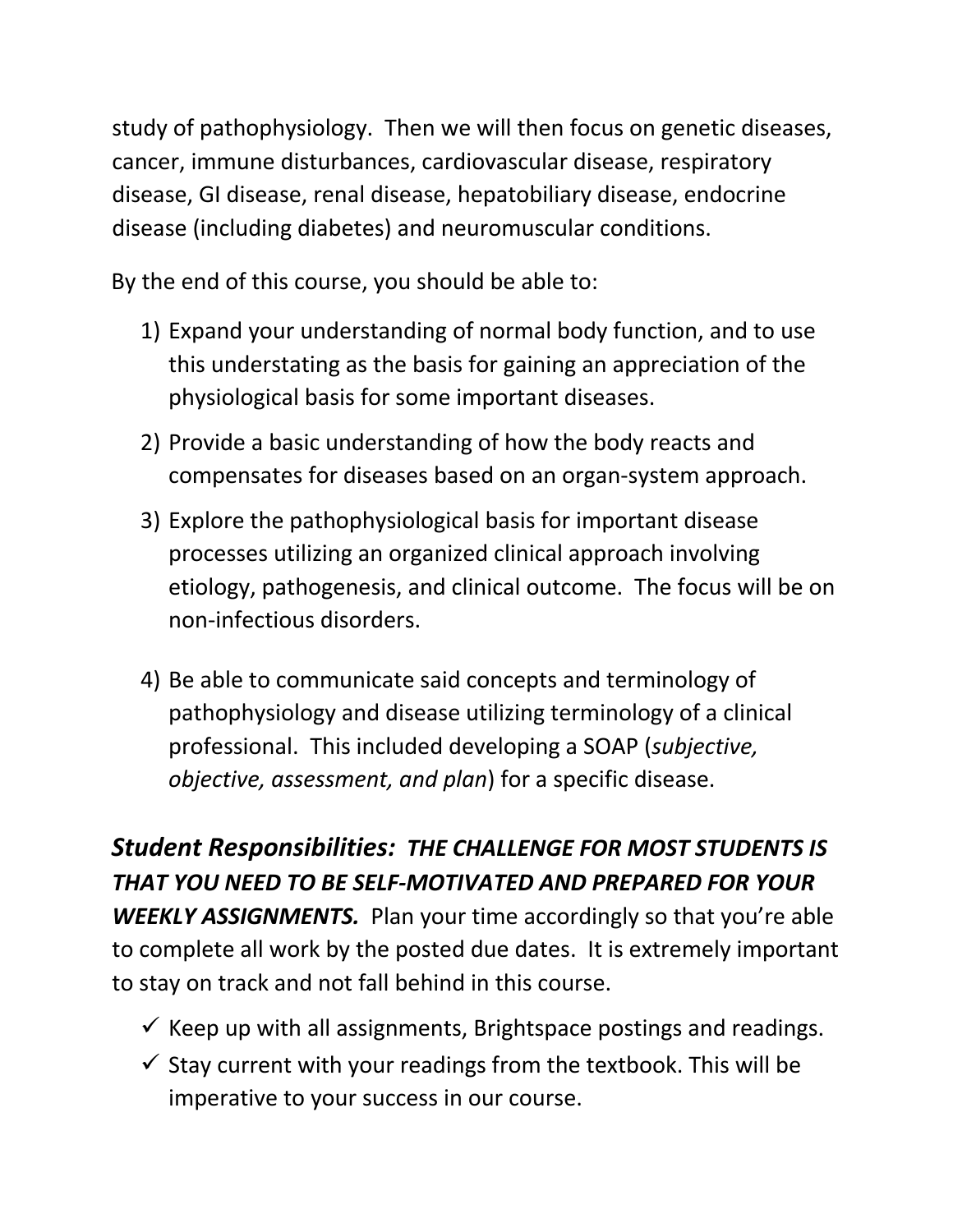- $\checkmark$  Make sure to download and (when applicable) listen to the recorded lectures on the PowerPoint slides.
- $\checkmark$  I highly suggest you take notes from my slides, your own personal readings, and our lectures.
- $\checkmark$  Ask questions to help clarify any assignments or material that is confusing and unclear. Contact the professor if you have any questions. Do not be afraid to ask for help.
- $\checkmark$  Turn in all assignments on time. Late assignments will be penalized. Do not get behind on your assignments. Time management is part of our course objectives.
- $\checkmark$  Turn in college level work that is respectful. No slang terminology, profanity or abbreviations are accepted.
- $\checkmark$  Be respectful to your professor and all your fellow classmates.
	- This includes all person contact, online posting, and emails.
	- Begin all emails with the proper salutations.
- $\checkmark$  Yes, you will be working in groups. Please make sure that you work well with others to complete this assignment.
- *Do your own work*. Plagiarism and other forms of cheating are **NEVER** acceptable. They are acts of fraud and academic misconduct and are grounds for failure and/or dismissal.
- $\checkmark$  Review the USM honor code. It is imperative to uphold the integrity and decorum of an USM student.
- $\checkmark$  Cell phones must be placed away and on silent. Laptops are not recommended during class.
- • And finally *have fun*!!! Yes, this can be an intense course, but I assure you if you plan on pursuing a career in science or medicine this class is imperative to your future. You are here to learn, and I will be the guide.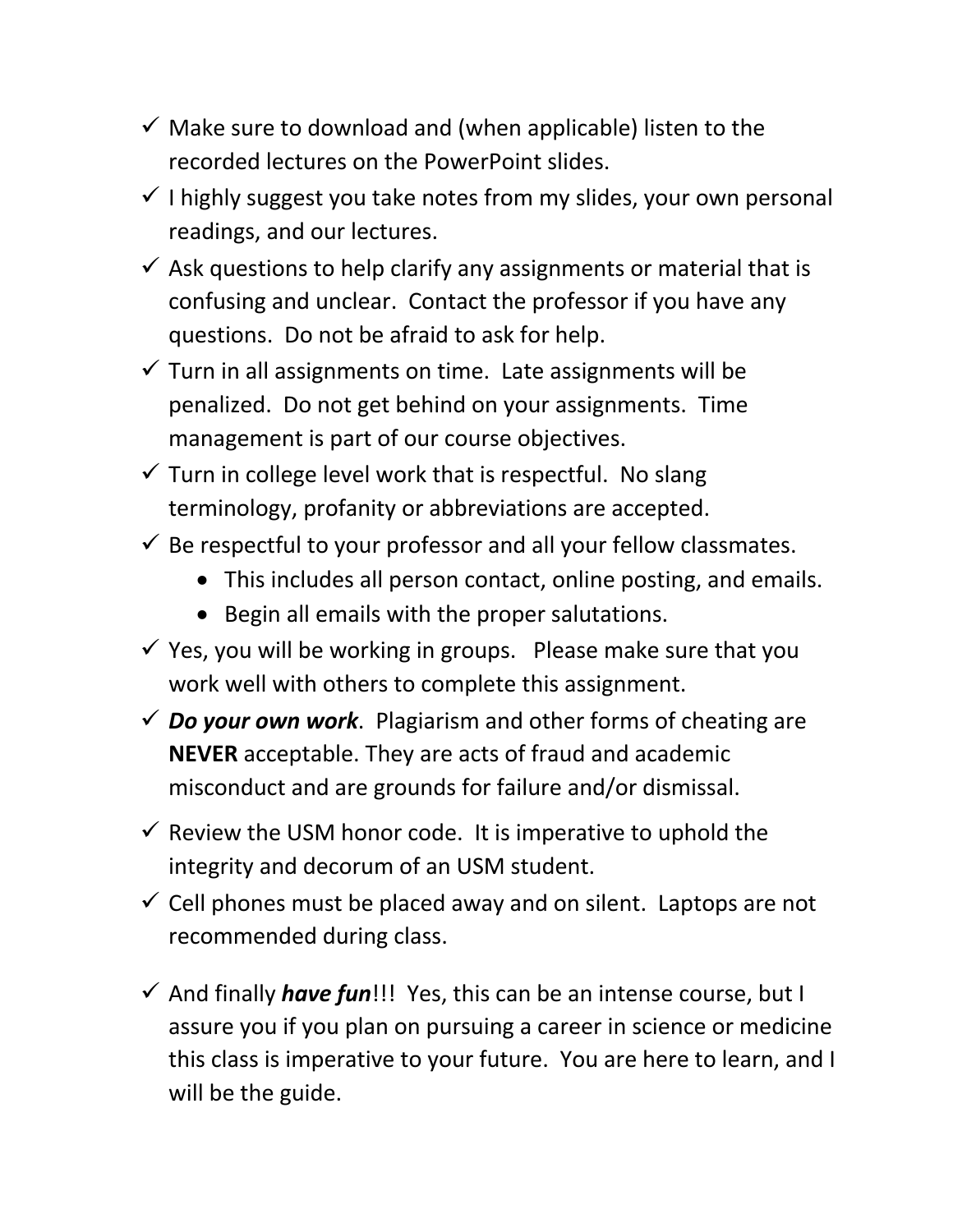# *Course Outline of Topics*

| <b>CHAPTER</b> | <b>TOPIC</b>                                                    |  |  |  |  |
|----------------|-----------------------------------------------------------------|--|--|--|--|
| 1              | Concepts of Health & Disease                                    |  |  |  |  |
| 3              | Cell Adaptation, Injury and Death                               |  |  |  |  |
| 5              | <b>Genetic and Congenital Diseases</b>                          |  |  |  |  |
| 6              | Neoplasia                                                       |  |  |  |  |
| 8              | Fluid, Electrolyte & Acid-Base Balances                         |  |  |  |  |
| 9              | Inflammation, Tissue Repair and Wound Healing                   |  |  |  |  |
| 12             | Disorders of Immunity                                           |  |  |  |  |
| 15             | Disorders of Motor Function - Motor Unit                        |  |  |  |  |
| 16             | Disorders of Brain Disfunction - Seizures                       |  |  |  |  |
| 23             | Disorders of Red Blood Cells - Anemia                           |  |  |  |  |
| 24             | White Blood Cells/Bone Marrow Disorders – Neoplasia             |  |  |  |  |
| 26             | Disorders of Blood Flow and Blood Pressures                     |  |  |  |  |
| 27             | Disorders of Cardiac Function, Heart Failure and Shock          |  |  |  |  |
| 31             | Disorders of Gas Exchange and Ventilation                       |  |  |  |  |
| 33             | Disorders of Renal Function                                     |  |  |  |  |
| 34             | Acute Kidney Injury & Chronic Kidney Disease                    |  |  |  |  |
| 37             | Disorders of GI Function                                        |  |  |  |  |
| 38             | <b>Hepatobiliary Disease &amp; Exocrine Pancreatic Function</b> |  |  |  |  |
| 41             | <b>Endocrine Disorders Including Diabetes Mellitus</b>          |  |  |  |  |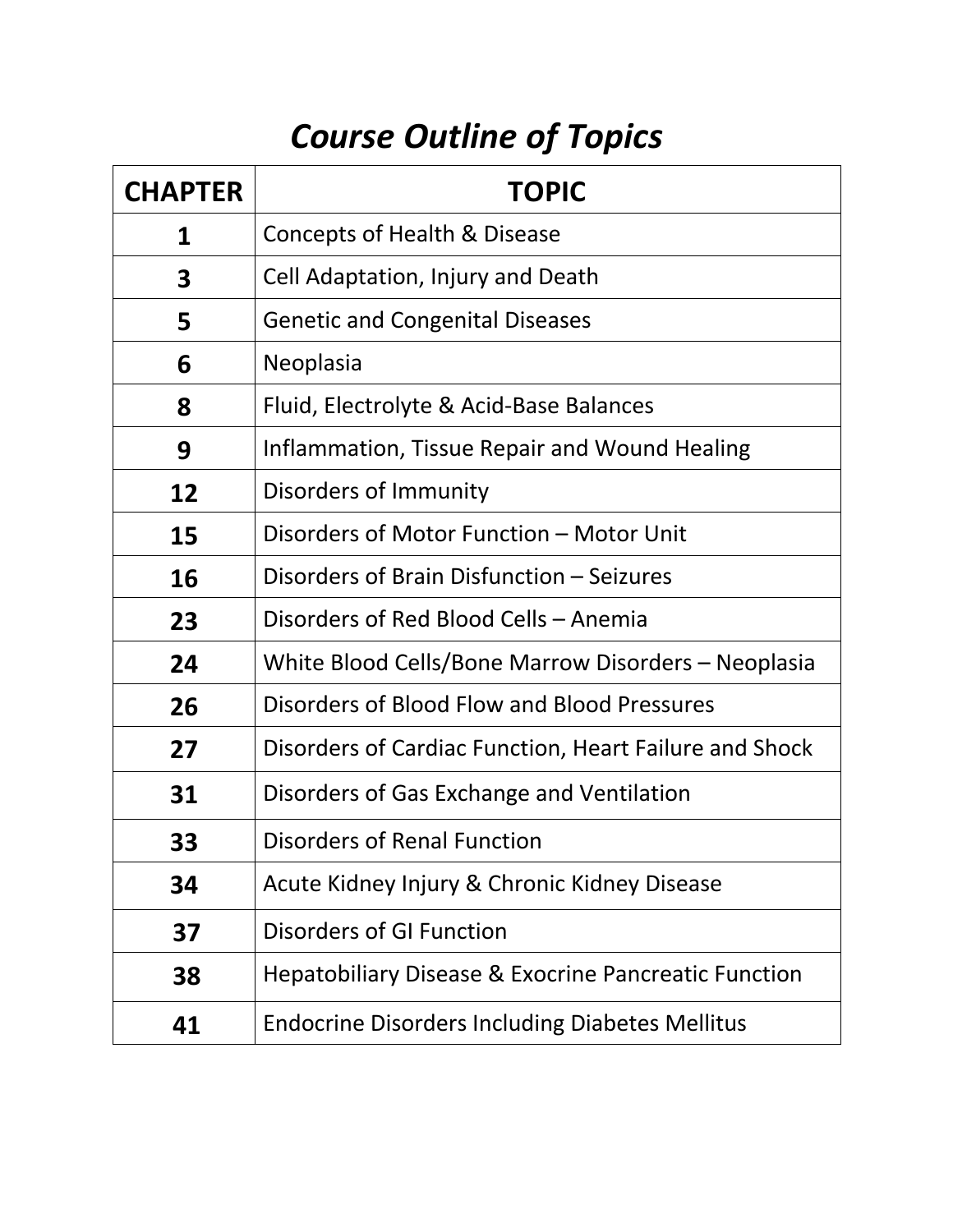**Below is how your performance will be assessed in our class.** 

| <b>ASSIGNMENT</b>                          | $%$ of            | <b>DESCRIPTION</b>                                                                   |  |  |
|--------------------------------------------|-------------------|--------------------------------------------------------------------------------------|--|--|
|                                            | <b>GRADE</b>      |                                                                                      |  |  |
| <b>Quiz Assignments</b>                    | 25 %              | <b>Questions to review</b><br>chapter material discussed                             |  |  |
| per Chapter                                | 150 points        | in class will be available for<br>a window of time on<br>Brightspace.                |  |  |
|                                            | 45 %              | Exams are utilized to<br>measure your                                                |  |  |
| <b>Examinations-</b><br>Three exams during | 300 points        | understanding of the<br>assigned material from                                       |  |  |
| the semester.                              | (each exam        | lecture and readings.<br>There will be an exam                                       |  |  |
|                                            | 100 points)       | every five weeks.                                                                    |  |  |
| <b>Group Project Case</b>                  | ~15%              | Student groups will<br>present a clinical disease<br>case in the <b>SOAP</b> format. |  |  |
| <b>Study Presentations</b>                 | 100 points        | The entire class will then<br>discuss this case on an<br>assigned day.               |  |  |
| Discussion Posts                           | $^{\sim}$ 15 %    | Students will complete<br>discussion posts about a                                   |  |  |
|                                            | <b>100 Points</b> | posted clinical scenario.                                                            |  |  |
| <b>TOTAL POINTS</b><br><b>AVAILABLE</b>    | <b>650 Points</b> |                                                                                      |  |  |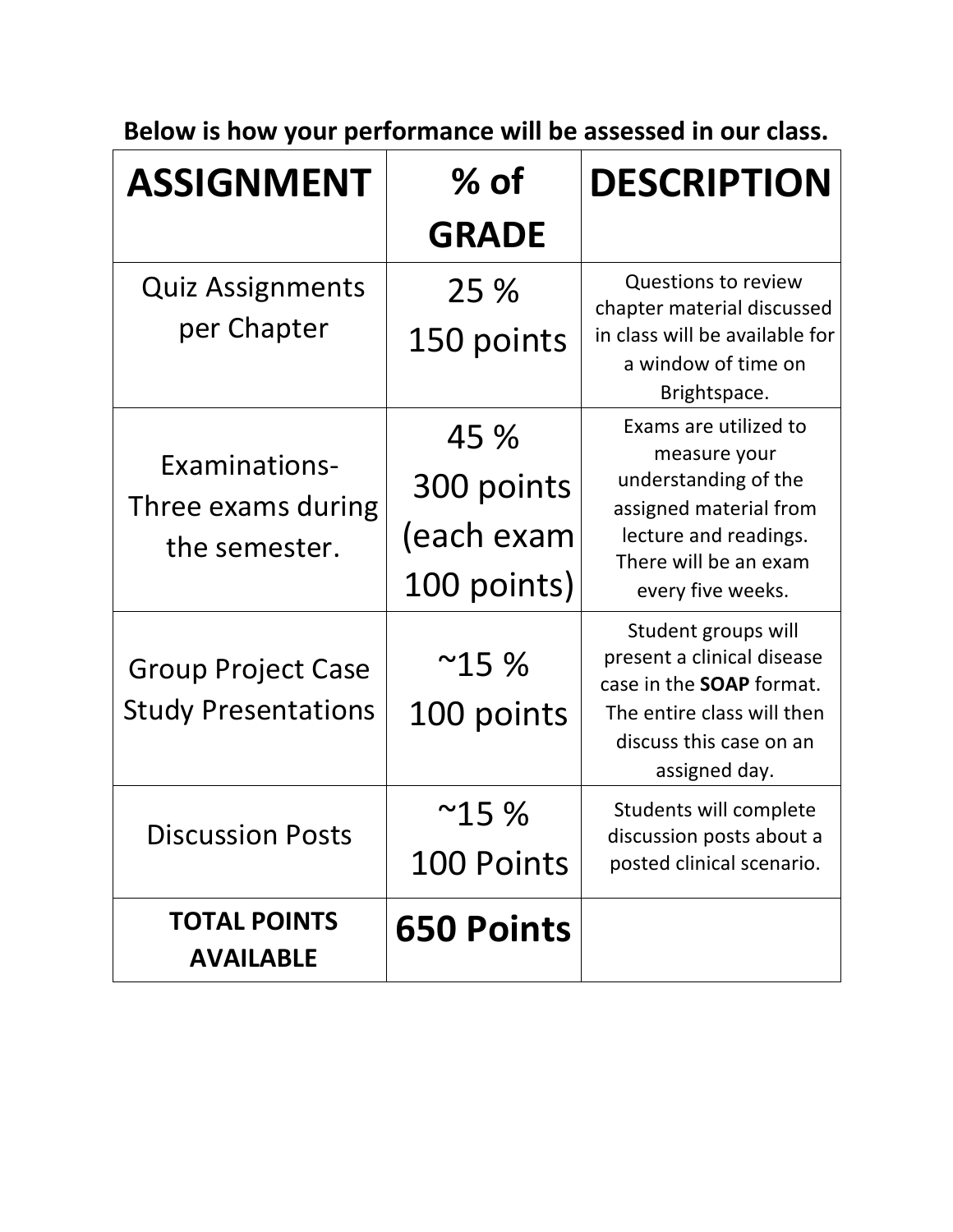|      | <b>A</b>  93-100   <b>B</b>  83-86   <b>C</b>  73-76   <b>D</b>  60-66        |  |  |  |
|------|-------------------------------------------------------------------------------|--|--|--|
|      | <b>A</b> -   90-92   <b>B</b> -   80-82   <b>C</b> -   70-72   <b>F</b>   <60 |  |  |  |
| $B+$ | $  87-89   C+   77-79   D+   67-69$                                           |  |  |  |

 *Grading Scale & Description of Assignments* 

 means that students should **NOT** have other events or engagements scheduled for Tuesdays and Thursdays at 2 PM during the semester. This includes other classes and employment. This policy will also be implemented if our course status changes to synchronous on-line. Each student is expected to log in a minimum twice a week into Brightspace during the semester. I highly suggest you participate in the scheduled lectures sessions. I plan to utilize these periods for summary reviews of the posted audio lectures and question/answer sessions for chapter *Attendance Policy***:** Students will need to attend all classes. That material.

 discussion sessions. *Attendance is part of the discussion post grade.*  This is because all classmates participate in round table discussions. 5 points will be deducted from your discussion post if you do not attend the presentation and the group chats. Please note that if you are *15 minutes late* for these lectures, it is considered an absence. Attendance will be recorded during noted SOAP presentations and chat

 If you are ill or have been exposed to COVID-19 or any other illness please do not come to our class. As adults you should be able to make rational judgements as to the betterment of your health along with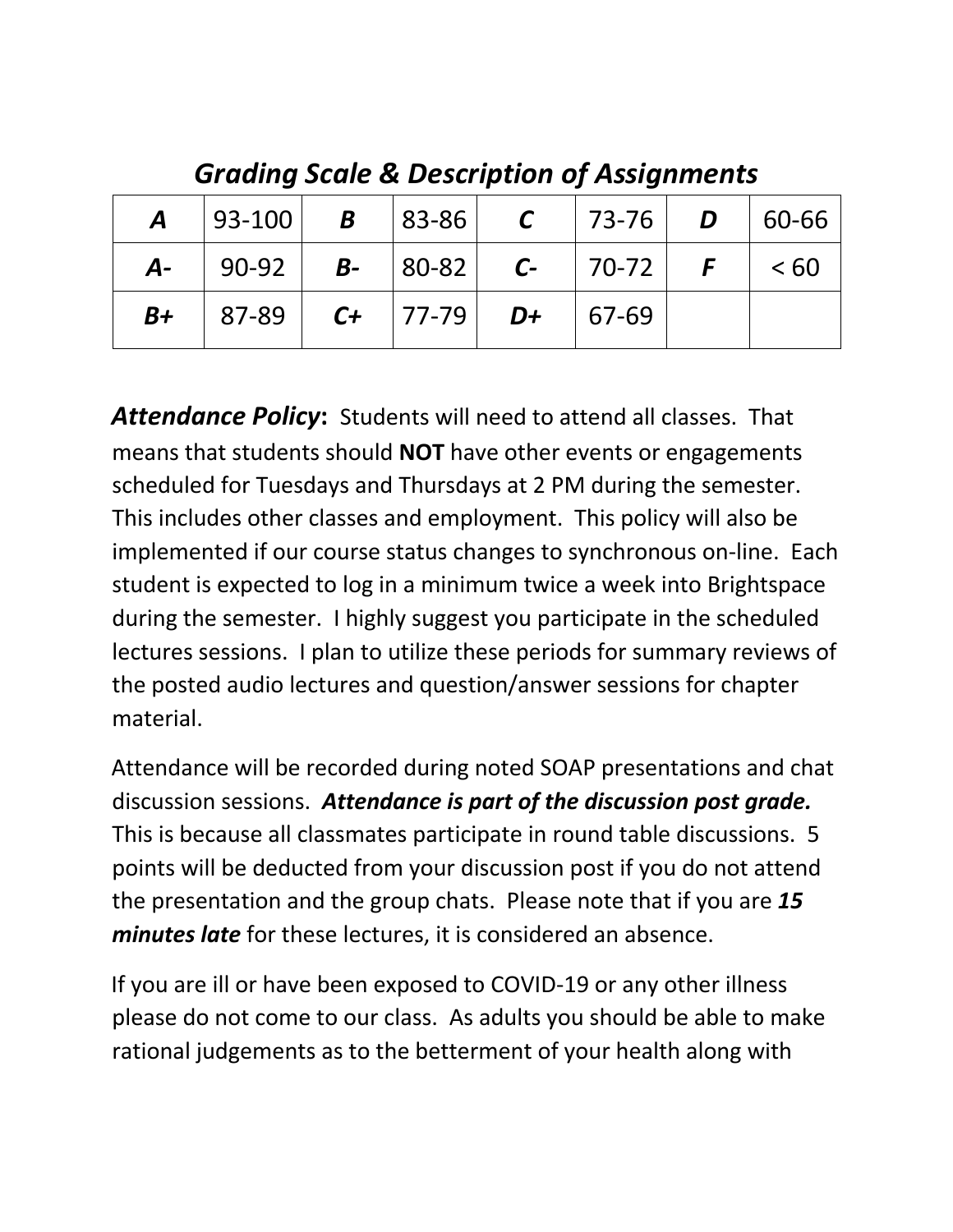before any missed class sessions. concern for your classmates as well. I ask that you contact me via email

 *Quizzes and Examination*: There will be short chapter quizzes window is approximately 5 days in length. These quizzes will be 5-8 questions about the posted chapter to help students review topics. The questions will be multiple choice and true/false. You will have one chance to complete this assignment. posted online for each chapter after the content is discussed. Each quiz

 Examinations will be online approximately every 4-5 weeks. There will be 6-7 chapters on each examination. Questions will be true/false, multiple choice, matching, order and fill in the blank. Students have one attempt at the examination. The purpose of these examinations is

to evaluate student's ability to comprehend the discussed material.<br>Both of these assignments are timed and are open book and open Both of these assignments are timed and are open book and open notes. However, no student can have assistance from friends, family, classmates, or the internet while working on these assignments. It is expected that all students will obey the USM's honor code. Since both quizzes and tests are open for approximately a 5-day window there are contact the professor immediately before the assignment opens. *no extensions or late work*. If you have an issue with any assignment

 *Group Projects-Case Study Presentations:* Students will be randomly placed in groups and assigned an organ-system. The group will then create a SOAP (Subjective, Objective, Assessment and Plan) of their chosen disease within that organ-system. The group will also research articles that have been discussed within the group. On scheduled days then the entire class will participate in a round table discussion of the disease process. present an extended annotated bibliography from two peer reviewed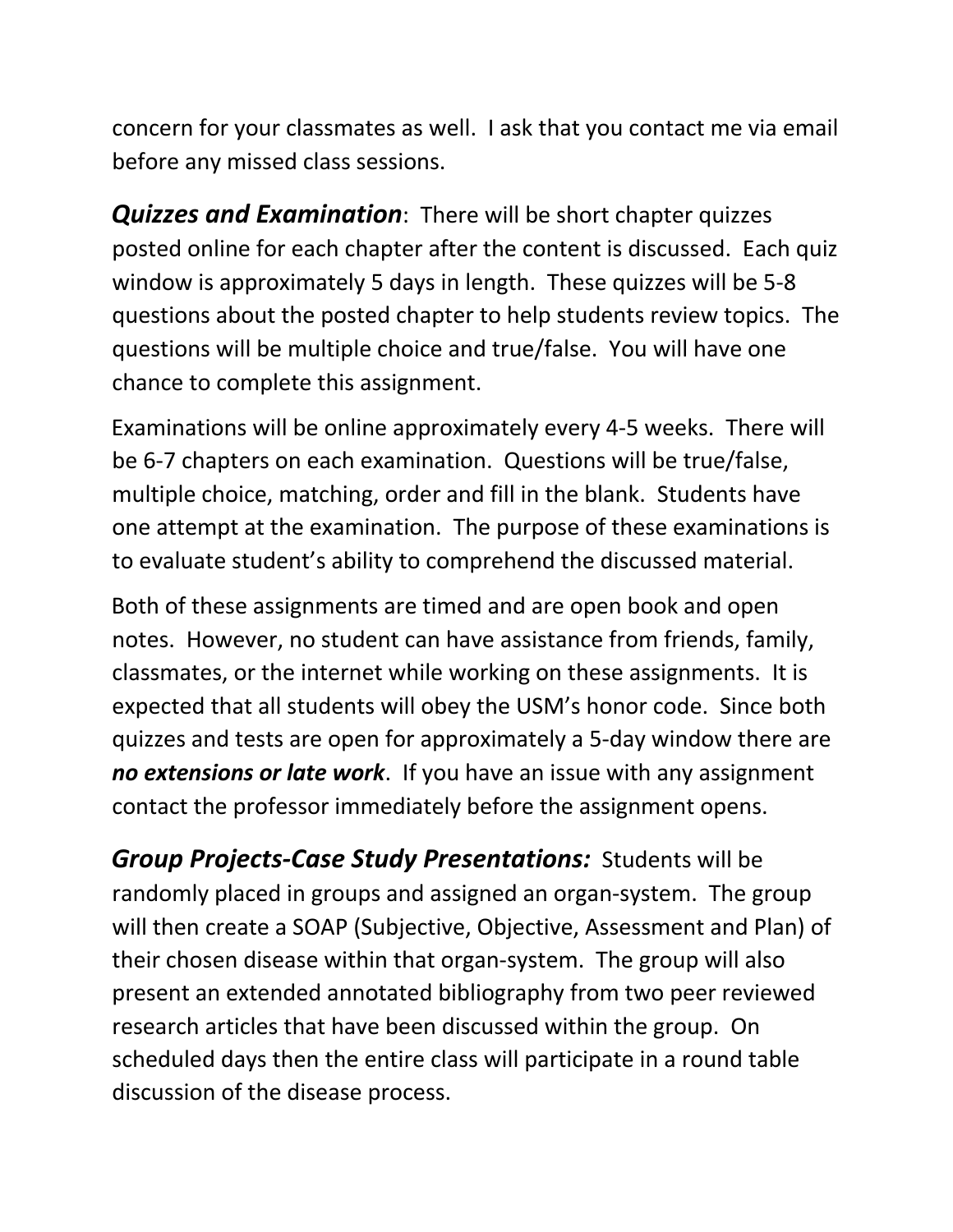The group will work together and present an outline of their SOAP along with an extended annotated bibliography of first tier, peer reviewed articles. Those materials are due by **NOON** on the day of the be awarded to the entire group effort. group's scheduled session in their Brightspace locker. One grade will

 *Discussion Posts*: After the case study presentations **ALL** students will participate in a round table discussion to review a clinical scenario in class. Then each student will post a discussion thread based on the chat debate. Discussion grades will be based on clarity of your clinical construction. Attendance is required and part of the discussion grade. argument, scientific prose, proper grammar, and paragraphs

 *Inclement Weather Policy***:** Since we are in Maine the weather can be unpredictable. As per university policy we will not meet if the USM administration cancels classes for the day. Please make sure that you are signed up to receive emails and text alerts from USM. We will then meet via ZOOM at our normal scheduled time. If I need to cancel class, the student's responsibility to check their USM email for updates. I will notify all students via their USM email accounts and per Brightspace announcements. As with all notifications for our class it is

How to Contact the Professor: The best way to contact me is by USM email. Please note that I have other employment responsibilities so, I may not respond for 48 hours. Please include your name and the course code in the subject line. Please be professional and clear with your questions.

 *End-of-Course Evaluation:* USM is now using an Electronic Course Evaluation (ECE) system and this course is included in the project. During the last week of classes, students will receive an email notice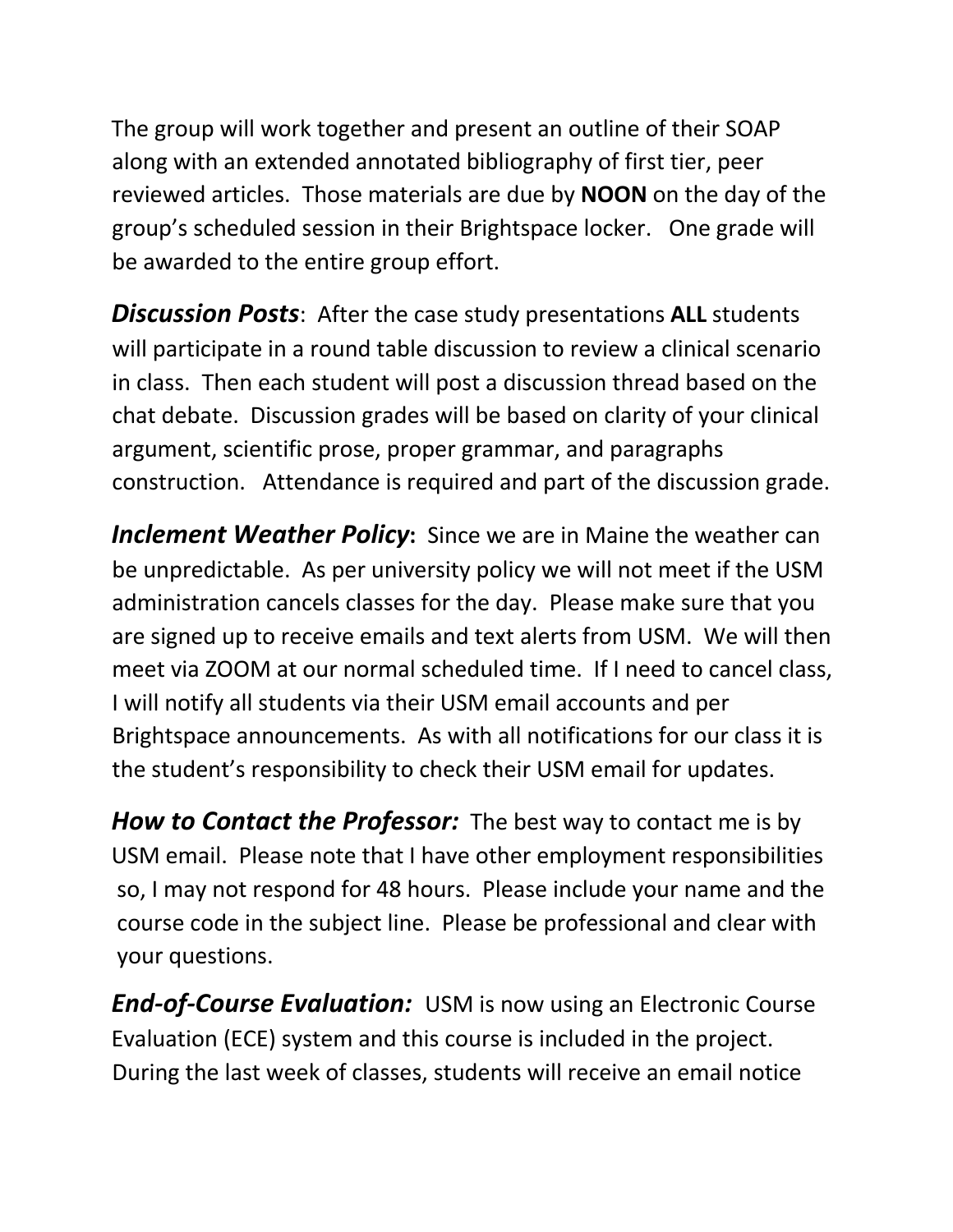that asks you to complete your course evaluation online. This email will include a direct link to the course evaluation, and you will log-in by using your Mainstreet ID and password.

 Your ratings on the evaluation would be very useful to your instructor if confidential and will be collected by the Office of Academic Assessment. After the final grades are posted, your instructor will receive a summary report of the student responses. All student improvement purposes. Thanks, in advance, for your participation. you answer thoughtfully and honestly. The responses you give are feedback is valued and is being used for course and program

## **USM Course Policies**

 **Accommodations:** If you need course adaptations or accommodations because of a disability, please Contact the Disabilities Services Center, 242 Luther Bonney Hall, Portland campus. You can call them at (207) 780-4706 to arrange an appointment with the Coordinator of DSC. This is in accordance with the ADA.

 **Title IX statement:** The University of Southern Maine is committed to making our campuses safer places for students. Because of this commitment, and our federal obligations, faculty and other employees are considered mandated reporters when it comes to experiences of domestic violence, and stalking). Disclosures of interpersonal violence must be passed along to the University's Deputy Title IX Coordinator who can help provide support and academic remedies for students who have been impacted. interpersonal violence (sexual assault, sexual harassment, dating or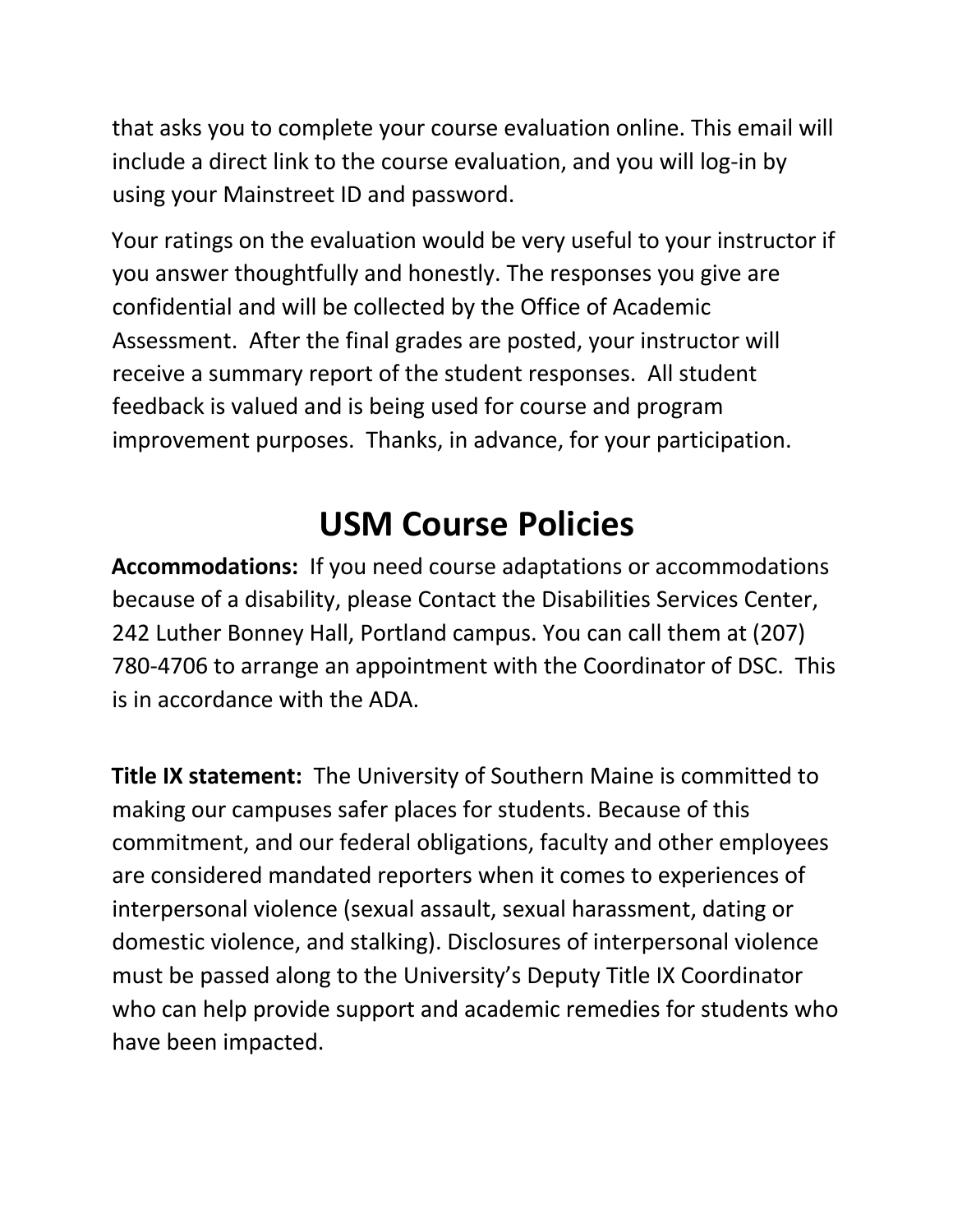More information can be found by contacting Sarah E. Holmes at [sarah.e.holmes1@maine.edu](mailto:sarah.e.holmes1@maine.edu) or 207-780-5767online at speak with someone confidentially, the following resources are available on and off campus: [http://usm.maine.edu/campus-safety-project.](http://usm.maine.edu/campus-safety-project) If students want to

University Counseling Services (207-780-4050)

24 Hour Sexual Assault Hotline (1-800-871-7741)

24 Hour Domestic Violence Hotline (1-866-834-4357)

 *Add-Drop & Withdrawal:* USM establishes the policy for grading when a student drops a course. A student may receive a grade of "W" if s/he withdraws before 60% of the course is completed. *Withdrawals do not affect your GPA. They do affect your course completion rate.* 

 *Failure to attend or ceasing to attend class does not constitute*  withdrawal from the course. If you fail to come to class after the after the withdrawal period, the grade is "F." It is important that students understand that this is a University policy. I cannot give grades of "W" to students who leave a class after the set date no matter how much I may wish to. There is no refund associated with withdrawal.

 student (for example, health or family emergencies) may arise late in the semester and that these circumstances may make it impossible for a student to complete a course. If you are passing this course and an emergency arises that makes it impossible for you to finish, please contact me to discuss a grade of "Incomplete." I will consider requests for an incomplete when: for an incomplete when:<br>1) A legitimate emergency exists. I do, of course, understand that circumstances beyond the control of a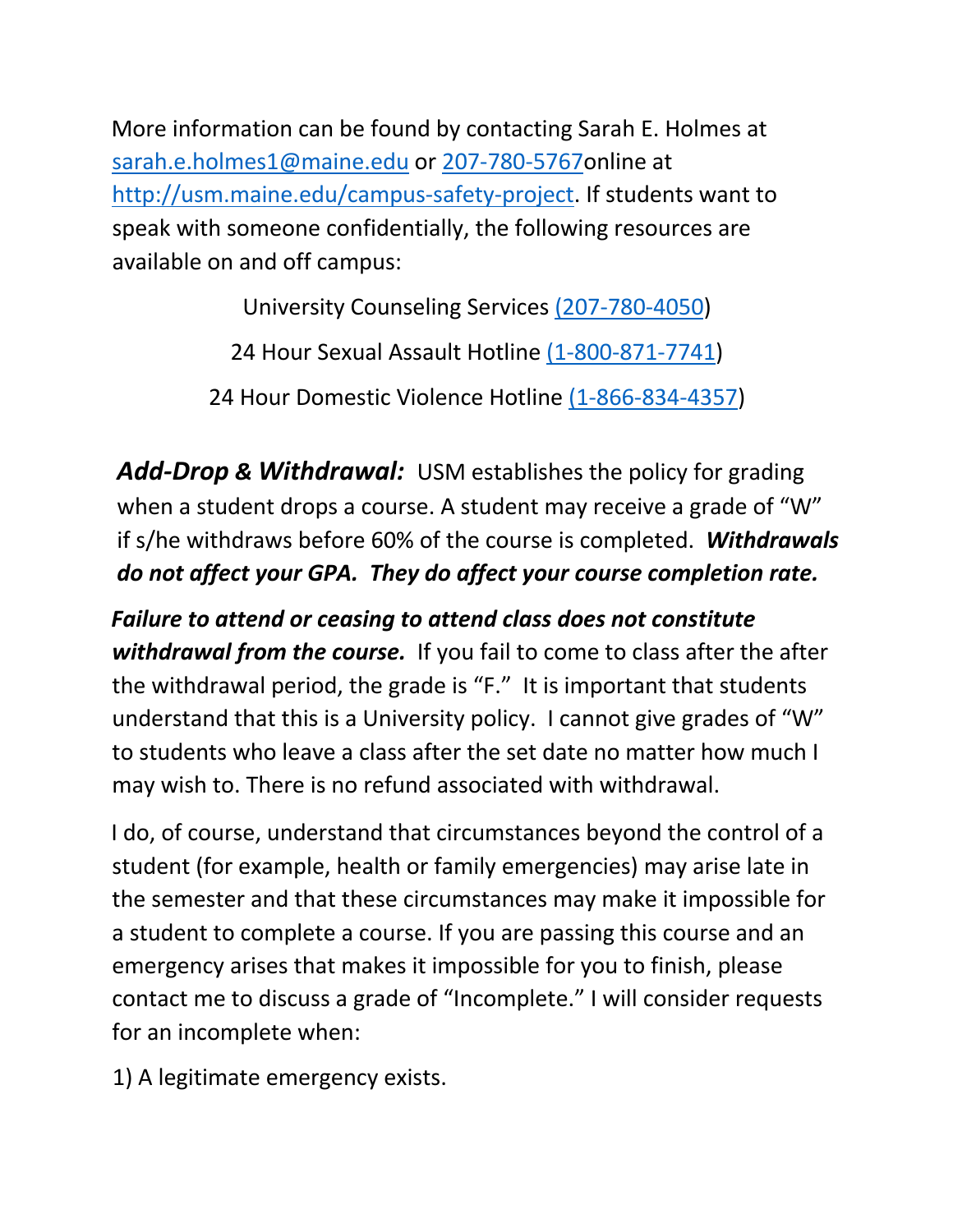- 2) The student is passing at the time of the request.
- 3) The student has a realistic plan to complete the course work by the end of the following semester.

 4.) The student has talked to the head of the department and their advisor to confirm the acceptance of an 'Incomplete'.

### *Plagiarism and other forms of Cheating*

 Academic honesty is of the utmost importance in all classes because it maintains the integrity of the entire educational process. Everyone associated with USM is expected to adhere to the principles of academic integrity central to the function of the University. Breech of these policies represents a serious offense. Plagiarism, cheating, and falsification of information are violations of academic integrity that will not be tolerated in this class. Adherence to ethical academic standards is obligatory.

 Cheating is a serious offense, whether it consists of taking credit for work done by another person or doing work for which another person will receive credit. Taking and using the ideas or writings of another person without clearly and fully crediting the source is plagiarism and violates the academic code as well as the Student Code of Conduct.

 This is an on-line course, so all the assignments and examinations are on-line. It is of vital importance that all students adhere to USM's honor code. This means that no one is permitted to have assistance for any exam, have another person take the exam in their place or utilize the internet to search for answers. *Yes, the use of Google during an examination is cheating and grounds for expulsion from the course.*  Anti-plagiarism software exists to check your exams and work.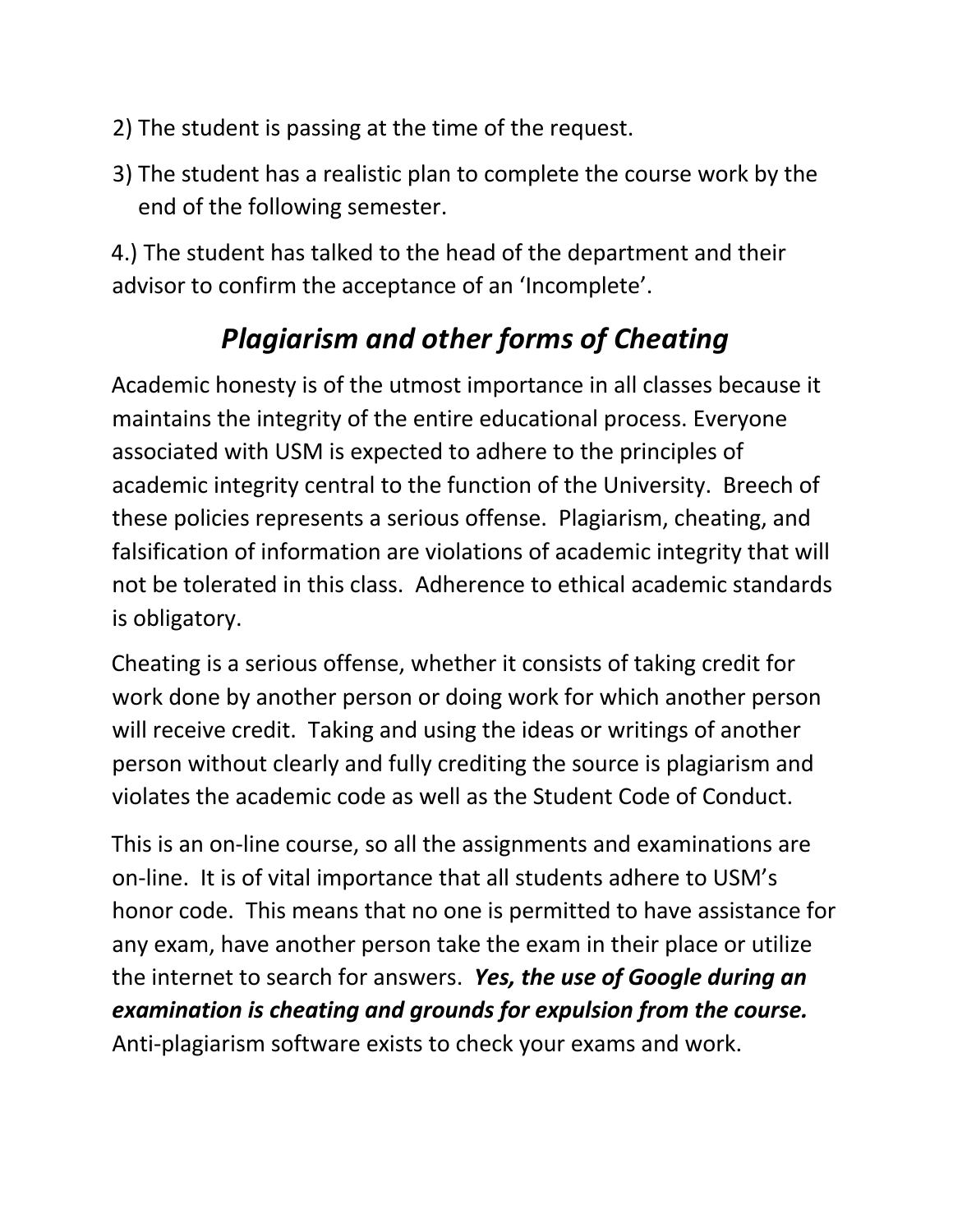Please check the USM Office of Community Standards website for official definitions of these practices. Evidence of a violation of the academic integrity policy will normally result in disciplinary action. A copy of this policy may be obtained from the office of Community Standards and Mediation by calling 207-780-5245 or online at USM.maine.edu.

[USM.maine.edu.](https://USM.maine.edu)<br>You can also get a copy of the policy through the Office of Student Judicial Affairs. If you are in doubt concerning the requirements, please consult me before you complete any assignment so that we can discuss what is not acceptable.

 review the alleged misconduct and determine the grade that the student should receive for the assignment and the course. The instructor may assign a failing grade for the assignment or course and may require the student to complete additional work for the course. such decisions. If it is suspected that a student in any course in which s/he is enrolled has knowingly committed a violation the instructor has the authority to The instructor may also consult with the department chair faculty member and/or the College's chief academic officer prior to making

 the classroom. It is of vital importance that all students adhere to USM's honor code. This means that no one is permitted to have assistance for any exam or to have another person take the exam in their place. *If for any reason during the semester the instructor feels that this policy is being violated, I reserve the right to assign specific times for testing so a proctor (virtual or live) can be present or to begin in class testing.* The assignments and examinations are on-line and completed outside